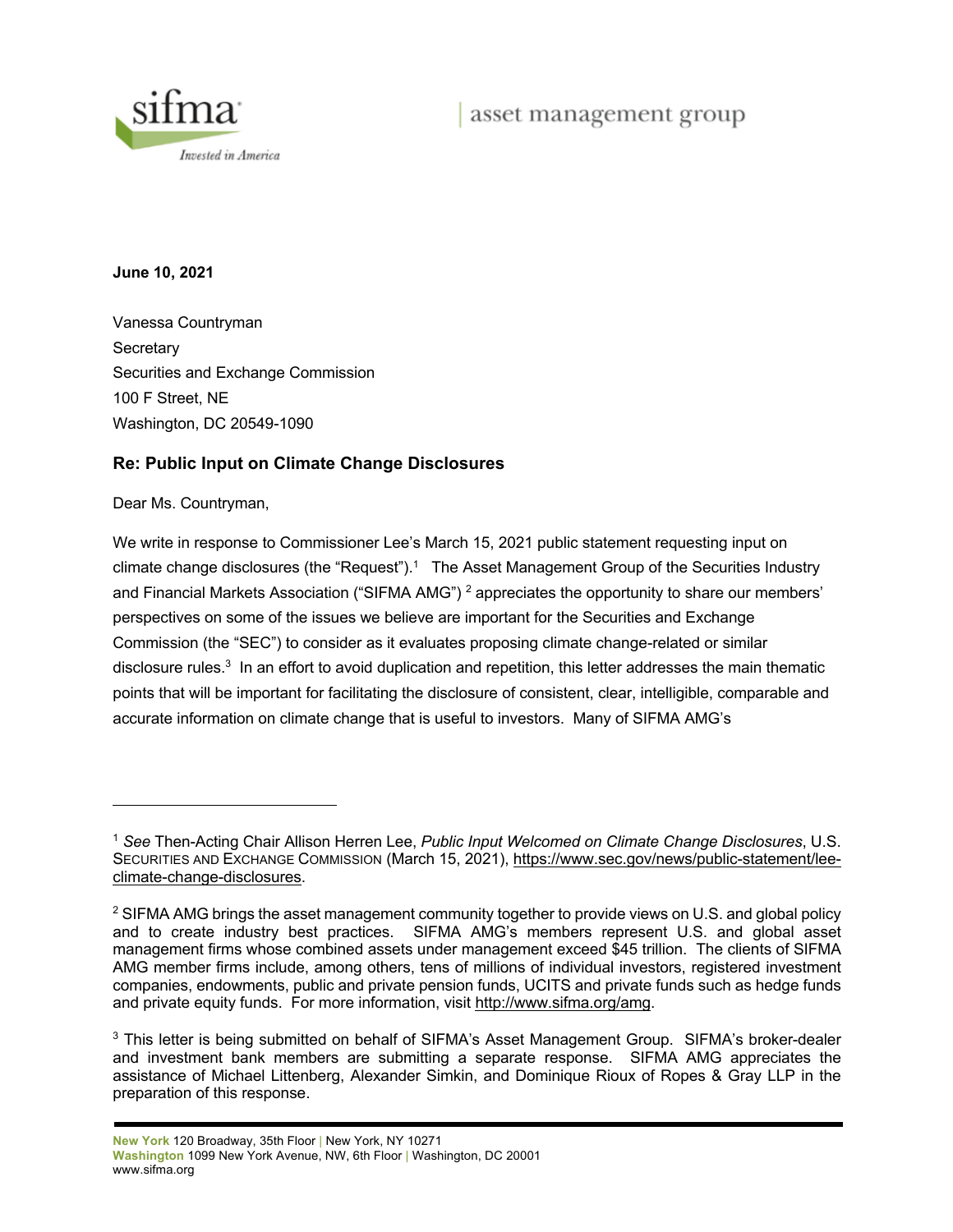recommendations respond to more than one of the questions presented in the Request, which we have noted below.

SIFMA AMG welcomes the SEC's interest in facilitating the disclosure of useful information on climate change, and believes the SEC's participation in the ongoing global dialogue on this matter is critical to the efficient functioning of global capital markets. Creating enduring rules that meet investor needs but that are not unduly burdensome on registrants will require close coordination between the SEC and multiple domestic and international regulatory authorities, standard setters, and other stakeholders, as well as a careful balancing of potentially competing priorities. While it will take significant work, the SEC, and the United States, can and should be at the forefront of establishing climate-related disclosure rules and guidelines that strike this balance.4

We note that this letter focuses primarily on climate change-related disclosures. SIFMA AMG believes it is prudent for the SEC to focus its efforts on climate change-related disclosure before potentially addressing other ESG-related disclosures.<sup>5</sup> Understanding how a company is analyzing and addressing climate-related risks and opportunities is material to investment and voting decisions for a large number of investors.

# **1. Disclosures should be expressly required when they are material. Disclosure requirements should take into account that the materiality of climate change varies among industries and companies within industries.6**

SIFMA AMG recommends the SEC adopt a smart mix of mandatory disclosures of core metrics that apply across industries and principles-based climate disclosures, supplemented by additional industry-specific guidance. This approach will result in a balance of consistent, clear, intelligible, comparable and accurate material information across registrants and tailored, thoughtful registrant-specific disclosures, while

<sup>4</sup> This letter focuses on climate change-related disclosures by corporate registrants, since that is the focus of the Request. If, in the future, the SEC considers broader climate-related disclosure requirements that would require disclosures by institutional investors, SIFMA AMG would encourage the SEC to seek our input, given the depth of knowledge and experience of our members in this area. Accordingly, the discussion of "registrants" in this letter is not intended to include registered investment companies. It also is not intended to include corporate and other issuers that do not have ongoing reporting obligations under the Securities Exchange Act of 1934, as amended.

<sup>5</sup> SIFMA AMG also believes the establishment of consistent and comparable disclosure requirements for other ESG considerations is important, but recognizes that the SEC's request and resource constraints drive the need for the SEC to first focus on climate-related disclosures.

<sup>6</sup> *See* Request Nos. 1 through 6.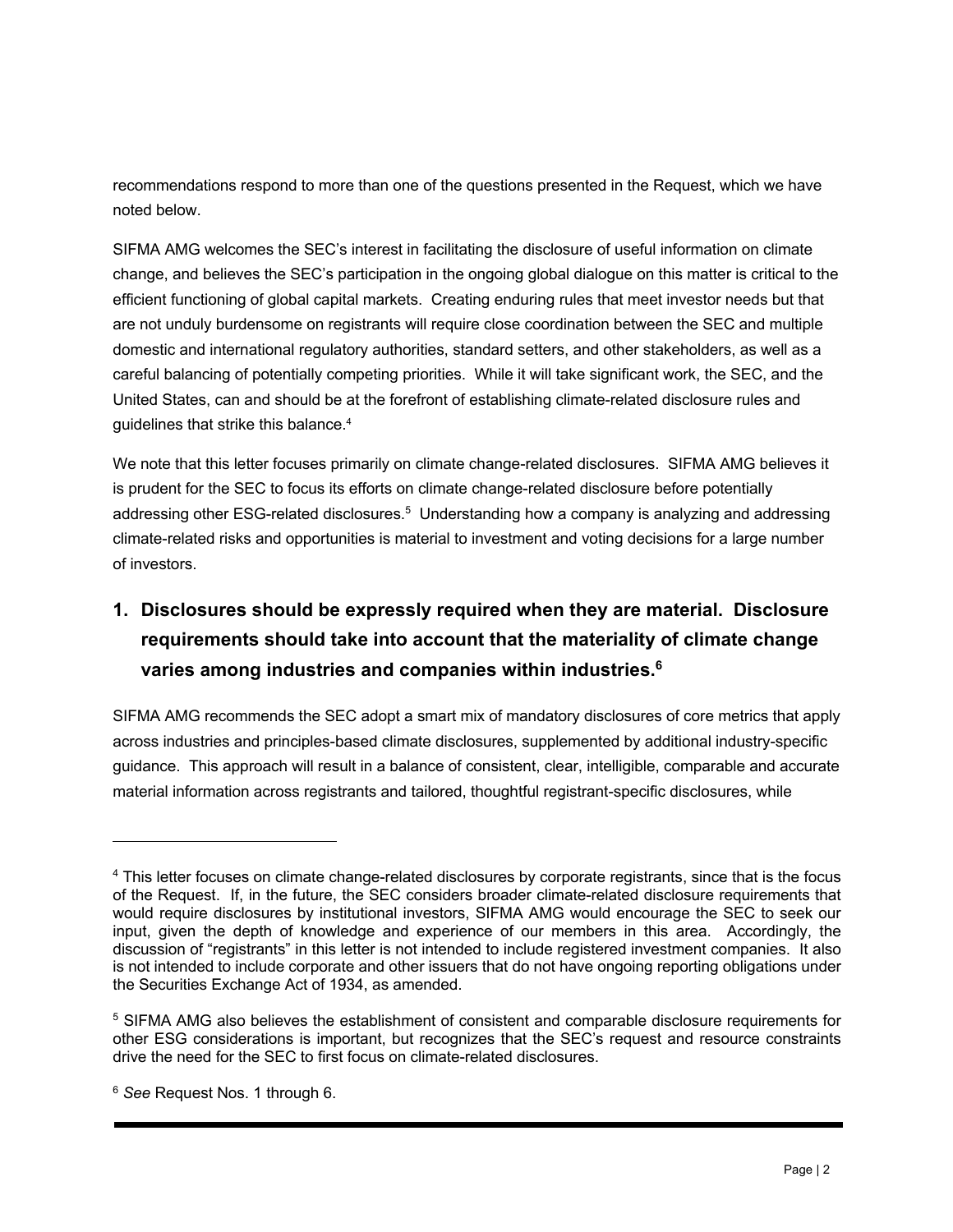reducing compliance costs for issuers and ensuring a flexible disclosure regime that can meet evolving circumstances.

## **A. Core Metrics Disclosures7**

As noted above, SIFMA AMG believes all registrants should be required to disclose a core set of key climate-related metrics. These metrics should include the following:

- Greenhouse gas ("GHG") emissions, broken down by Scopes 1 and 2;<sup>8</sup> and
- Carbon footprint and/or weighted average carbon intensity.<sup>9</sup>

SIFMA AMG encourages the SEC to clearly define boundaries for emissions tracking and ownership for any key core metrics that it requires to be disclosed. This information is important to investors because it will enable them to better measure, monitor, and de-escalate climate-related risk for the registrants in their portfolio.10 At present, without standard core metrics, investors must use imprecise qualitative assessments and ballpark estimates for assessing registrants' climate-related risks. It also is important for investors to have accurate and reliable data to be able to have meaningful conversations with registrants pertaining to climate risks and opportunities. In addition, the foregoing metrics are necessary to enable investors to meet numerous domestic and international regulatory and commercial risk management-related requirements. Investors are increasingly being compelled to monitor and evaluate sustainability risk, in addition to more traditional risk measurements like liquidity risk.

<sup>7</sup> *See* Request Nos. 1 and 2.

<sup>&</sup>lt;sup>8</sup> SIFMA AMG hopes that, over time, some categories of scope 3 emissions may also be required as part of a core set of climate-related metrics, as is discussed later in section 2(B).

<sup>&</sup>lt;sup>9</sup> We propose that registrants be permitted to disclose weighted average carbon intensity either instead of or in addition to carbon footprint because carbon footprint may not be applicable as a metric to all registrants, such as publicly traded asset managers. The Task Force on Climate-related Financial Disclosure's ("TCFD") formula for carbon footprint allocates GHG emissions on an equity ownership basis and utilizes market capitalization as an input. Publicly traded asset managers would not be able to include their fixed income assets under management in their disclosures under this definition.

<sup>&</sup>lt;sup>10</sup> SIFMA AMG recognizes that many registrants are already voluntarily disclosing more climate-related information than the key core metrics recommended in this section. SIFMA AMG's proposal should not be construed to suggest that registrants should cease providing the climate-related information that they are already sharing. To the contrary, SIFMA AMG hopes that, outside of their SEC filings, registrants will provide additional climate-related metrics, and expects that this will be possible for an increasing number of registrants to do over time.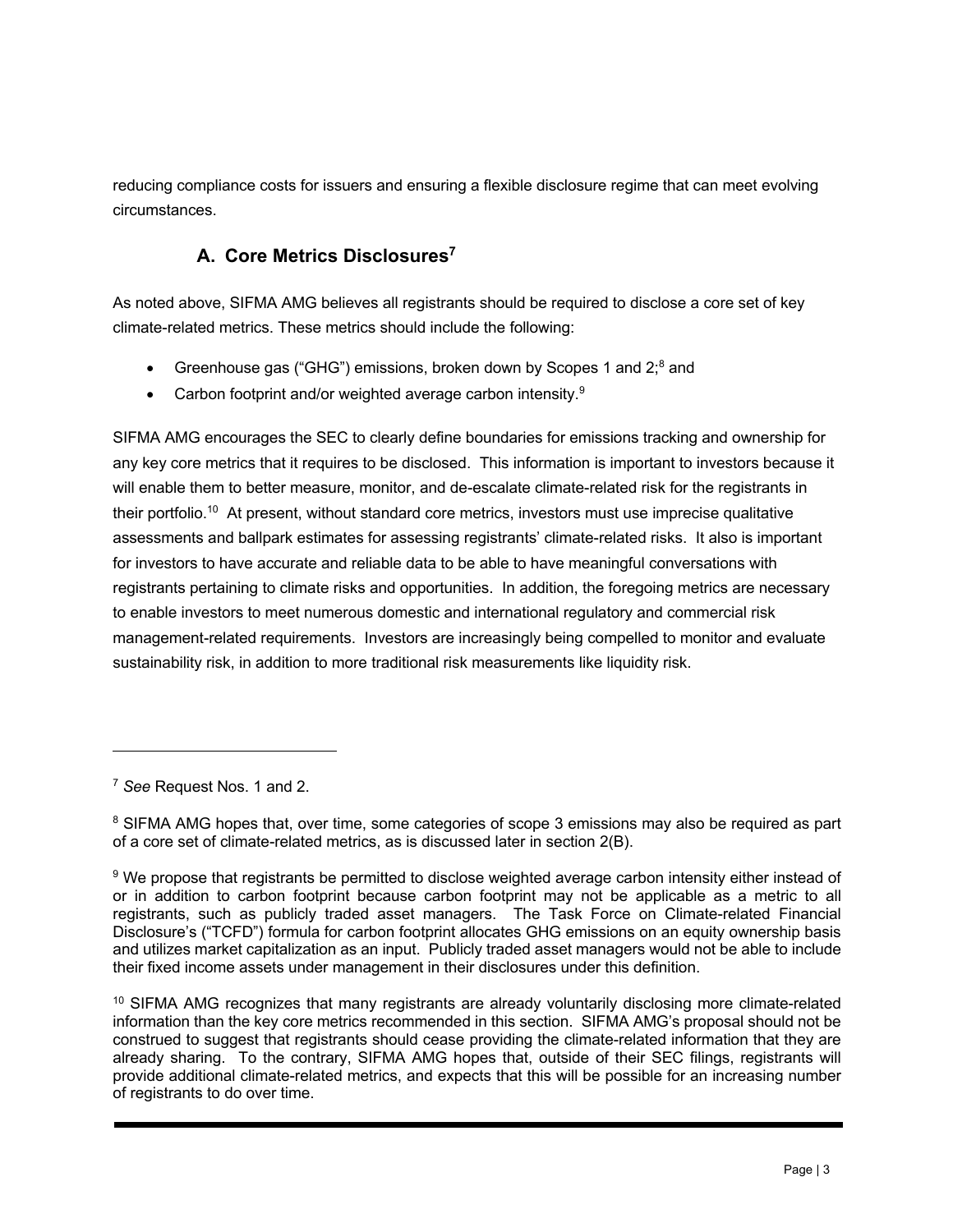As the SEC is aware, other jurisdictions are moving toward requiring public companies to disclose climate-related metrics. In order to ease the burden on foreign registrants and thus any adverse impact on investment returns, the SEC should proactively identify other jurisdictions that require registrants to disclose substantively equivalent metrics to those adopted by the SEC and allow disclosures under those alternative regimes to satisfy a foreign registrant's disclosure obligations under SEC rules. The SEC has taken a similar approach with respect to resource extraction payment disclosures.<sup>11</sup>

### **B.** Principles-Based Disclosures<sup>12</sup>

In addition to core metrics disclosures, registrants should be required to make principles-based climate disclosures. We advocate an approach analogous to that recently taken by the SEC with respect to human capital disclosures.<sup>13</sup> Although other parts of the SEC's existing principles-based disclosure regime currently require registrants to disclose material climate-related information, a principles-based disclosure requirement specific to climate is needed to ensure that registrants adequately and thoughtfully address climate matters in their disclosures and do not default to a "check the box" approach of merely disclosing required metrics and boilerplate risk factors. This principles-based component should expressly require disclosures relating to climate-related risk to the extent such disclosures would be material to an understating of a registrant's business. SIFMA AMG recommends that the SEC's principles-based disclosures conceptually align with the four pillars of the TCFD: governance, strategy, risk management, and metrics and targets.14

A principles-based component to any climate disclosure rules also is of critical importance because, to be effective, the rules must have flexibility built in. Investor views on what climate-related information is material are evolving and are likely to continue to do so for the foreseeable future. In addition, beyond key core metrics, material climate-related information varies by industry and even among companies within the same industry. Rule-making in this subject area must take these considerations into account to

<sup>11</sup> *See* Disclosure of Payments by Resource Extraction Issuers, Exchange Act Release No. 34-90679, 86 Fed. Reg. 4662 (Dec. 16, 2020) (codified at 17 C.F.R. §§ 240, 249b), https://www.sec.gov/rules/final/2020/34-90679.pdf and Order Recognizing the Resource Extraction Payment Disclosure Requirements of the European Union, the United Kingdom, Norway, and Canada as Alternative Reporting Regimes that Satisfy the Transparency Objectives of Section 13(q) under the Securities Exchange Act of 1934 (Dec. 16, 2020), https://www.sec.gov/rules/other/2020/34-90680.pdf.

<sup>12</sup> *See* Request Nos. 1 and 5.

<sup>&</sup>lt;sup>13</sup> Regulation S-K, Item  $101(c)(2)(ii)$ .

 $14$  This is not to say that the SEC should necessarily adopt the same metrics and targets endorsed by the TCFD, but rather that it should align with the broad concepts of the four pillars.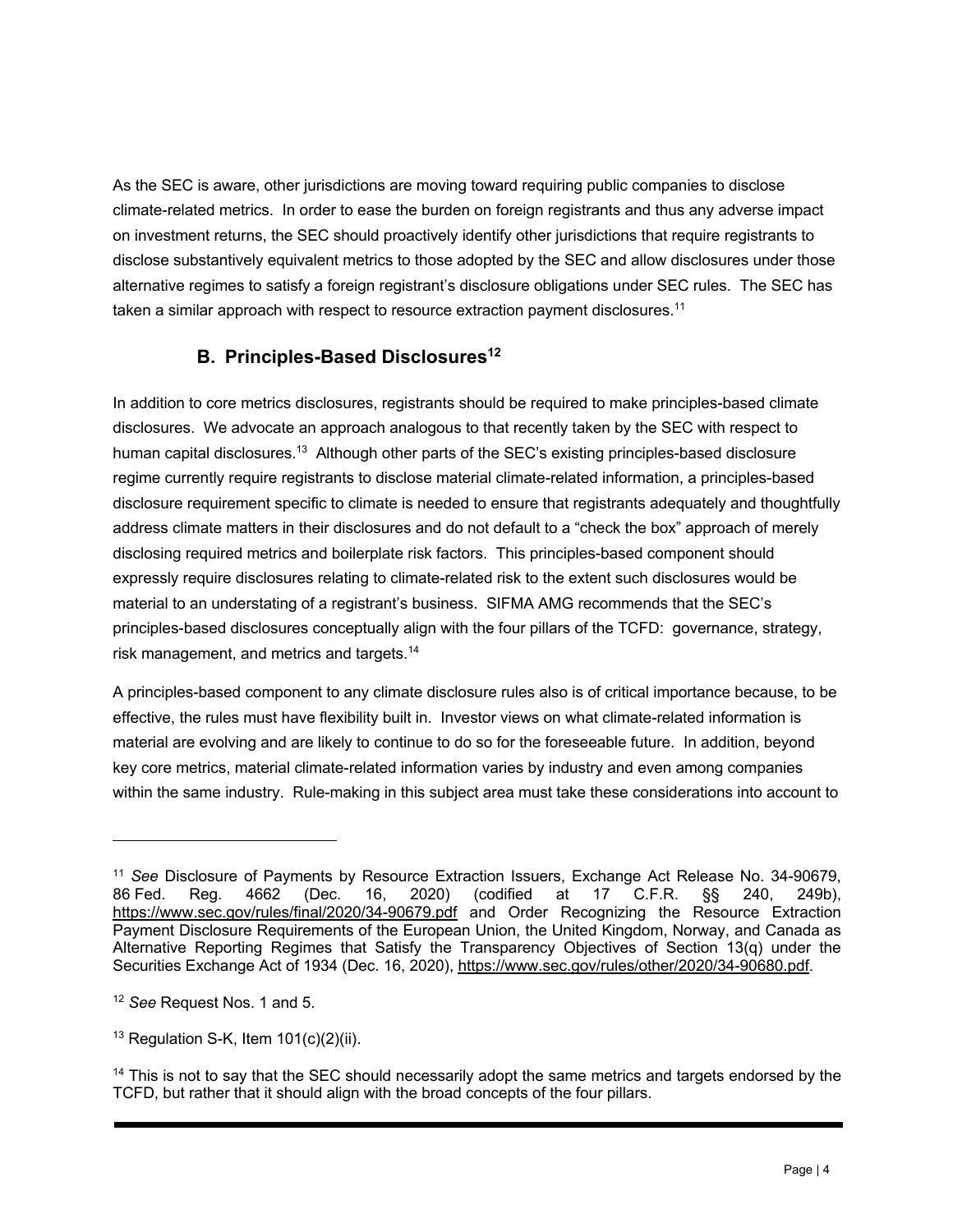ensure that investors receive useful registrant-specific information. Of course, a partially principles-based approach would not preclude the SEC from in the future requiring the disclosure of additional climaterelated metrics or other more granular qualitative disclosures.

### **C. Supplemental Guidance15**

Principles-based climate disclosure rules are important to ensure thoughtful disclosure practices. However, that alone may not be sufficient, since broad-based climate disclosure rules will be insufficiently nuanced to account for each industry's unique climate-risk profile.

To ensure meaningful industry-specific disclosures that meet investor needs, guidance also is required. Accordingly, SIFMA AMG advocates addressing industry-specific disclosures through guidance that builds upon the recommended principles-based component to climate-related disclosure discussed above in this letter. This would not be a novel approach for the SEC to take. The SEC recognized the important role played by interpretive guidance with respect to climate risk disclosures back in 2010.<sup>16</sup>

In many cases, guidance needs to be tailored by industry. For example, disclosures about the climaterelated impacts to a registrant's supply chain may provide important insight into the climate changerelated risk for certain registrants, such as those that manufacture physical products, while that information might be completely or nearly irrelevant for other registrants, such as those in financial services.

It is important for industry-specific guidance to be informed through consultation with industry members, including volunteer industry experts from corporations, asset managers and other financial institutions, and other relevant third-parties. These persons will have the appropriate technical expertise to assist the SEC in framing guidance that is both meaningful and useful. Other frameworks and standards have recognized the importance of involving preparers and users of data in their development processes. For example, this approach has been followed by both the Sustainability Accounting Standards Board ("SASB") and the TCFD.

SIFMA AMG recognizes that it may be impractical for the SEC to create detailed industry-specific guidance across several or more industries, given the time, resources and deep industry expertise that is required to do so. In addition, industry-specific disclosures are likely to continue to significantly evolve at a pace that may limit the effectiveness of regulatory guidance as an approach. In lieu of developing its

<sup>15</sup> *See* Request Nos. 1, 3, 4, 5, and 6.

<sup>16</sup> *See* Commission Guidance Regarding Disclosure Related to Climate Change, Release Nos. 33-9106; 34-61469, 75 Fed. Reg. 6290 (Feb. 8, 2010), https://www.sec.gov/rules/interp/2010/33-9106.pdf.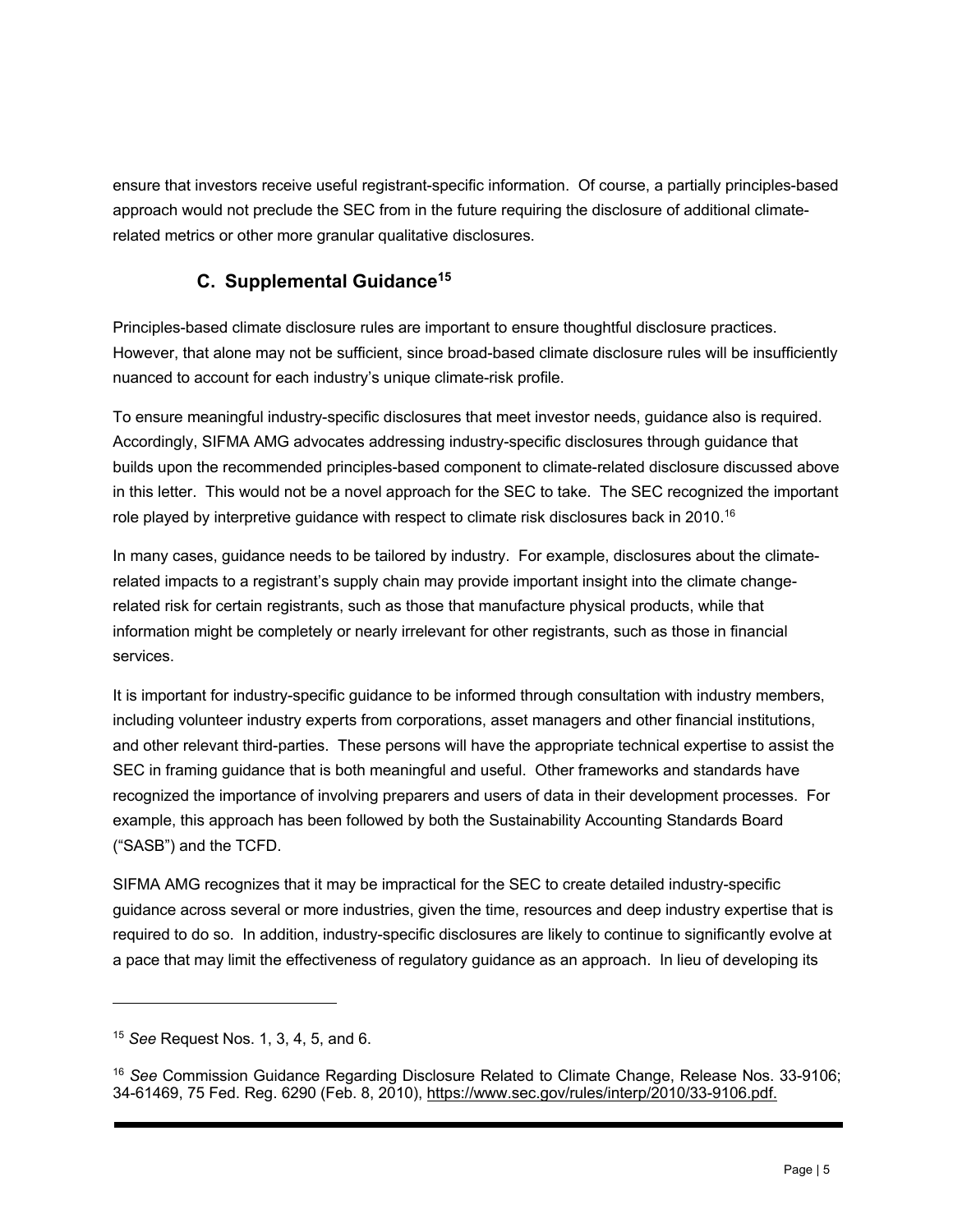own guidance, an alternative approach that SIFMA AMG supports is for the SEC to recognize as guidance third-party standards and frameworks that meet criteria to be set by the SEC. As disclosures of these standards and frameworks move toward greater alignment, this may best serve the demands of both investors and registrants.

Five standard setters currently are working together to try to create a comprehensive climate-related reporting system: CDP, the Climate Disclosure Standards Board, Global Reporting Initiative, the International Integrated Reporting Council and SASB.17 The SEC should engage with this "group of five" to assess how it can best be integrated into the SEC's climate disclosure guidance process.

SIFMA AMG is not suggesting the SEC cede its role of providing disclosure guidance to the market. But closely working with standard setters that meet rigorous criteria established by the SEC will enable the SEC to focus its scarce resources on areas not appropriately covered by third-party guidance or areas where the SEC feels a different approach to disclosure is merited.

# **2. Climate-related disclosure rules and guidance adopted by the SEC also should take the following important principles into account:**

# **A. Quantitative disclosures should be required to be accompanied by relevant information on methodologies and assumptions, and other relevant contextual information.18**

In many cases, there will be differences in the methodologies and assumptions underlying quantitative disclosures made by registrants.<sup>19</sup> At present, registrants that disclose climate-related metrics (typically outside of SEC filings) use many different methodologies. Although requiring registrants to disclose specific core key metrics will mitigate these differences, it will not eliminate them.

When a registrant provides climate-related metrics—whether because they are required, provided as part of its principles-based disclosure, or voluntarily provided—the rules adopted by the SEC should require

<sup>17</sup> *See Statement of Intent to Work Together Towards Comprehensive Corporate Reporting*, IMPACT MANAGEMENT PROJECT (September 2020), https://29kjwb3armds2g3gi4lq2sx1-wpengine.netdnassl.com/wp-content/uploads/Statement-of-Intent-to-Work-Together-Towards-Comprehensive-Corporate-Reporting.pdf.

<sup>18</sup> *See* Request Nos. 1, 2, and 13.

<sup>&</sup>lt;sup>19</sup> The SEC may wish to mandate the methodology for some disclosures. For instance, SIFMA AMG recommends that, for Scope 1 and 2 greenhouse gas emissions, the SEC require that firms use the same formula used by the Environmental Protection Agency to calculate these metrics.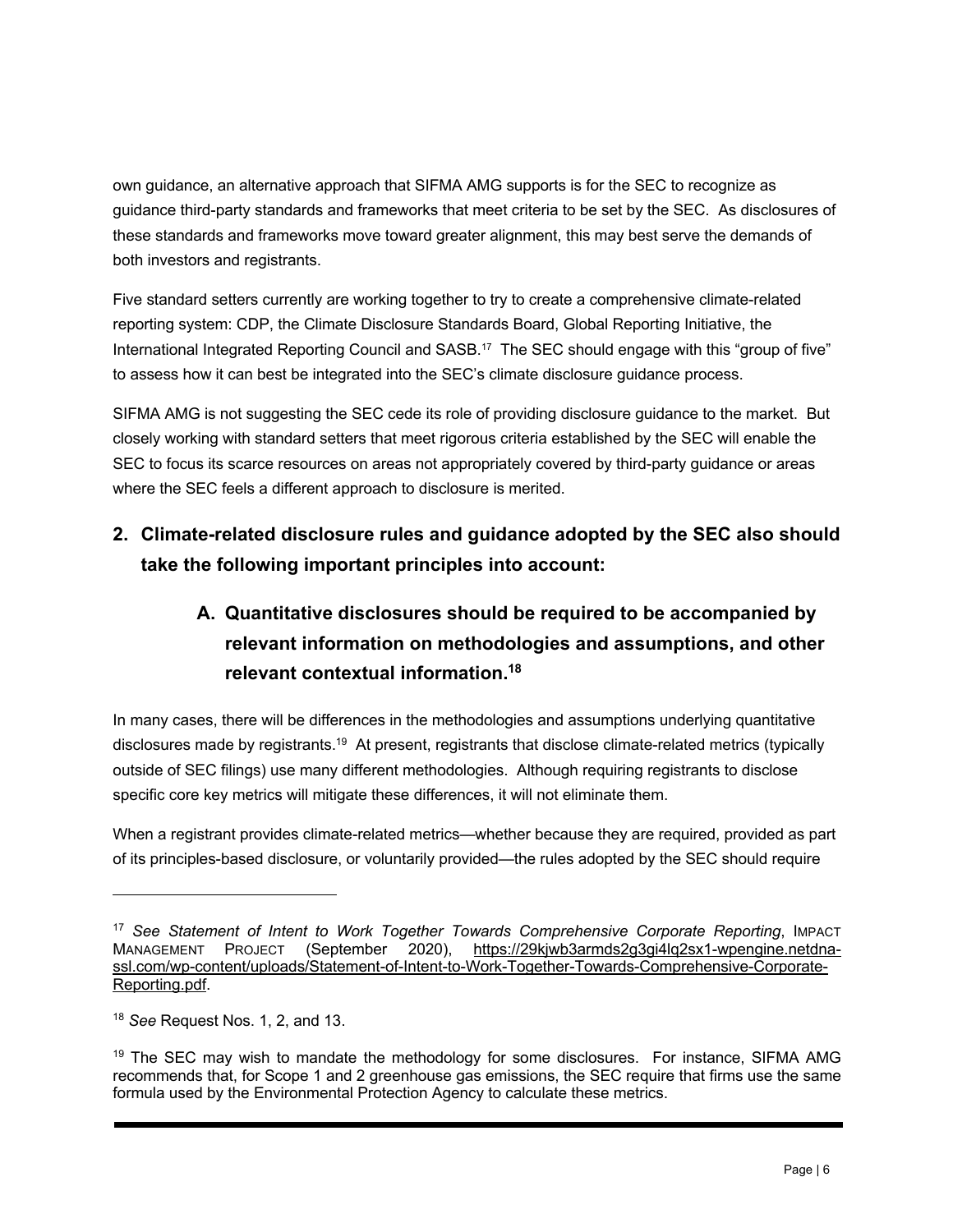the registrant to describe the underlying methodologies and assumptions in sufficient detail for an investor to understand and evaluate the metrics. For example, an explanation of key assumptions that underpin scenario-based metrics is critical for an investor to understand and evaluate those metrics. Quantitative metrics also should be required to be accompanied by explanatory information that provides sufficient context on why the metrics are meaningful and relevant to the registrant and its investors, similar to the brief narrative that often accompanies non-GAAP measures disclosed by registrants in SEC filings, unless the meaningfulness and relevance of the metric is commonly understood. In addition, for carbonintensive sectors, it is important for institutional investors to have access to underlying data and elements on a more granular level than for other sectors, to be able to run their own analyses in areas that may be disputed or calculated differently. Therefore, for these sectors, registrants should be required to publish underlying data and elements.

For these purposes, quantitative disclosures should include not only numerical information, but also qualitative statements based on quantitative assessments by the registrant. For example, registrants that make Net Zero commitments should be required to describe the assumptions underlying their targets and how the targets will be achieved.

SIFMA AMG recognizes the difficulties registrants will face in providing information concerning the methodologies, assumptions and data underlying climate-related metrics. Therefore, to accommodate earlier disclosure of this information, as later discussed, SIFMA AMG is supportive of appropriate phase-ins and safe harbors from liability until reporting processes mature.

> **B. To ensure investor access to important climate-related disclosures at the earliest possible date, disclosure requirements should be phased in over time and there should be safe harbors for the estimates and data that is either inherently unreliable or that registrants do not control.20**

New climate disclosure rules need to take into account the difficulties of calculating metrics that are dependent on data from third-parties, as well as the difficulties in data collection and reliability more generally. As a result of these challenges, many registrants have consciously made the decision not to provide any climate-related disclosures in their SEC filings, other than boilerplate risk factor disclosures.

SIFMA AMG recognizes the difficulties registrants face in obtaining third-party data. For some metrics, registrants require data from private company and foreign company counterparties, which may be difficult

<sup>20</sup> *See* Request Nos. 1, 2, 7, and 14.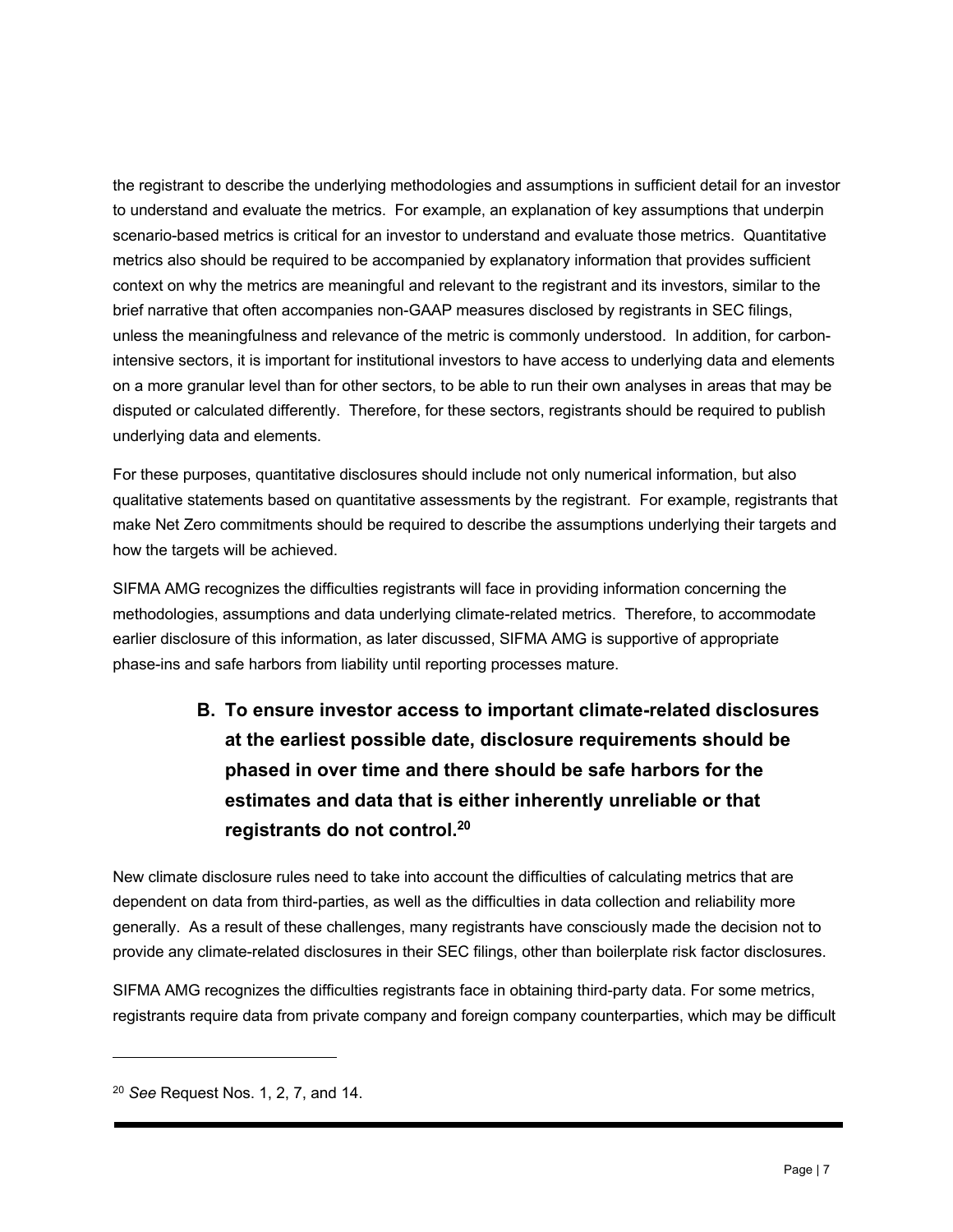to obtain. Although third-party data providers can help address these gaps, at present, there are significant gaps in their coverage capabilities of both historical and forward-looking metrics and across a number of jurisdictions.

A reasonable phase-in period for portions of the rules adopted by the SEC is appropriate to take into account the challenges of gathering third-party data. Depending upon the metrics that are required to be disclosed by the rules adopted by the SEC, a multi-stage phase-in may be appropriate.

If the SEC were to require the disclosures of the specific key core metrics described earlier in this letter, SIFMA AMG proposes a one year phase-in for data over which a registrant has control. This would include Scope 1 and 2 greenhouse gas emissions metrics, carbon footprint, and weighted average carbon intensity.

SIFMA AMG is supportive of a longer phase-in period for metrics that require data outside the registrant's control, such as Scope 3 GHG emissions metrics (if these were required). Given the ongoing evolution of Scope 3 metrics, for instance, SIFMA AMG suggests that the SEC assess the marketplace's progress on this metric in two years. If the SEC adopts rules that require disclosure of Scope 3 GHG emissions as part of an initial rule-making, it should set a phase-in date for particular Scope 3 emissions disclosures following that assessment. However, SIFMA AMG hopes that eventually registrants will be able to report on all Scope 3 categories that are material. To facilitate earlier disclosure, it is appropriate for Scope 3 GHG emissions disclosures to be protected by a safe harbor, as described later in this section.

SIFMA AMG recognizes the difficulty of applying a look-back to any requirement to disclose historical metrics, as this data would be at a minimum burdensome and in many cases impossible to collect. Therefore, SIFMA AMG is supportive of a rule only requiring metrics to be disclosed for historical periods following the adoption of the rule. That said, if registrants already have been collecting data that corresponds generally with the subject of the SEC's mandatory key core metrics disclosure requirements, it is useful to investors for that information to be furnished via the SEC's disclosure regime. Accordingly, the SEC should consider safe harbors from enforcement to encourage publication of that information.

To encourage robust principles-based disclosures (*i.e.*, those disclosures other than mandatory key core metrics), SIFMA AMG is supportive of a safe harbor from enforcement that encourages registrants to provide the data they have, or the estimates they are calculating, without penalizing them for unreliable data, unavailability of data and other factors outside their control. However, this safe harbor only should cover the estimate itself, and not the qualitative explanation that accompanies the estimate. In other words, a registrant should be held to existing anti-fraud standards when describing its disclosure methodologies and assumptions, but it is reasonable for the registrant to not be held liable for data errors that are outside of its control. SIFMA AMG also supports a safe harbor from enforcement for a registrant's reliance on information or data outside of its control.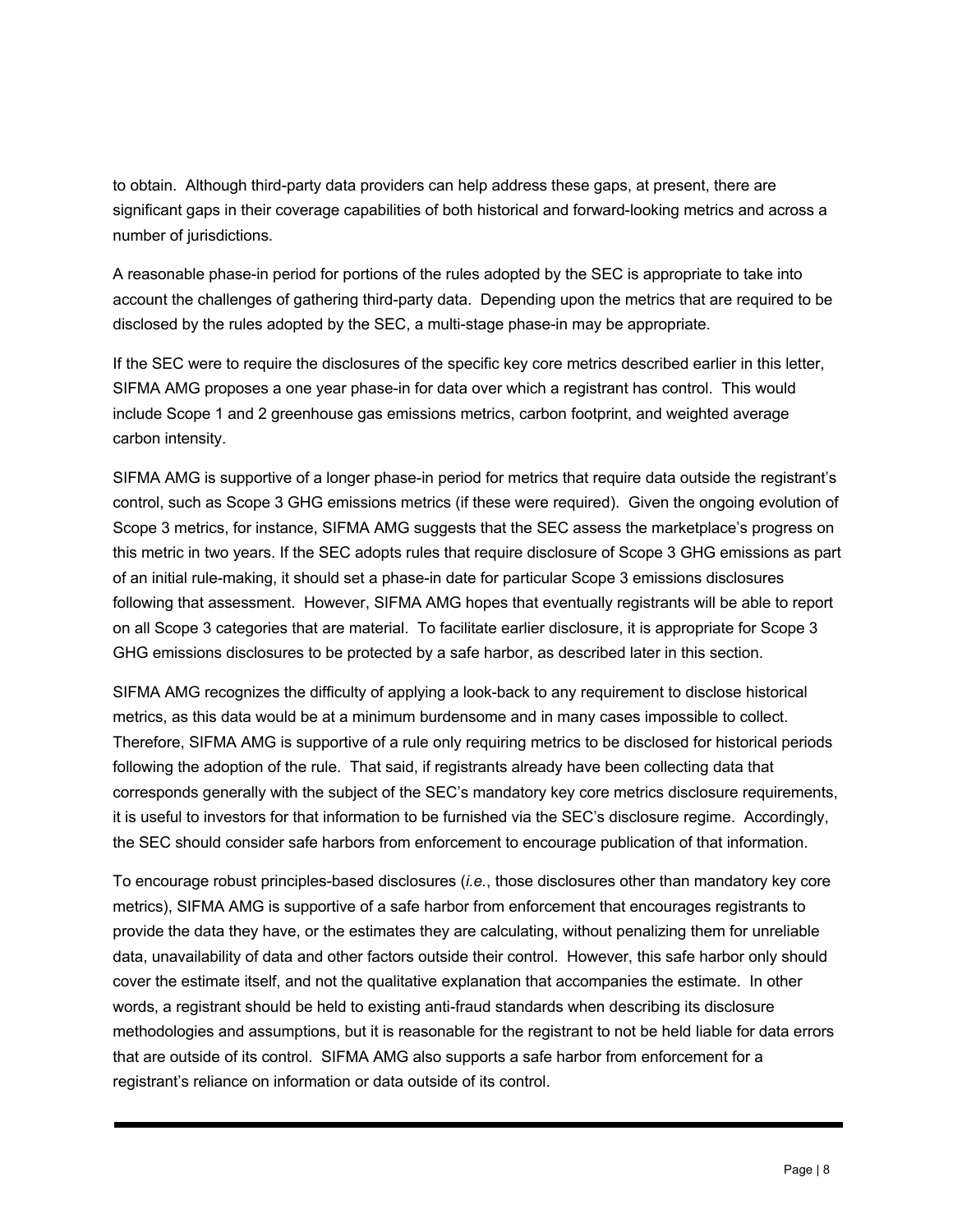The SEC also should strengthen the safe harbor from liability to private parties, by publishing guidance specific to climate-related projections included in SEC filings. This information is of importance to investment and stewardship decisions. However, SIFMA AMG recognizes registrant concerns about being able to craft sufficient meaningful cautionary language to comply with the existing forward-looking statement safe harbor.

Many climate disclosures will be based on models that have not been well tested. To encourage robust disclosure, the SEC should account for that limitation in the climate disclosure rules it adopts. To this end, SIFMA AMG proposes that the SEC implement safe harbors from disclosure and liability as described herein. The continuing need for these safe harbors should be assessed after 3 years, by which time modeling capabilities and registrant disclosure processes hopefully will have matured.

#### **3. There is a need for global coordination and consistency.21**

For climate-related reporting to be useful to investors, the information must be comparable. For the information to be comparable, it must be globally consistent. At a minimum, this means that terms (*e.g.*, "emissions," and "renewable energy") must be defined consistently across jurisdictions. A consistent approach also will mitigate the potential for investor confusion and decrease compliance costs for registrants that are subject to other disclosure regimes, both of which are to investors' benefit.

In furtherance of consistency, the SEC should leverage the experience and know-how of the TCFD. Other countries have begun to structure their disclosure regimes based on the TCFD framework. Taking the TCFD into account in SEC climate-related disclosure requirements and guidance will decrease registrant compliance costs and enhance their ability to attract capital from foreign institutional investors. Regardless of whether the SEC ultimately incorporates any of the existing standards and frameworks into its climate disclosure rules or guidance, we commend the SEC's continued engagement with the International Organization of Securities Commissions and the International Financial Reporting Standards Foundation to help shape these emerging standards, and – at a minimum – ensure that rulemaking and standard-setting outside of the United States does not create untenable inconsistencies with U.S. requirements.

The desire for consistent terminology and reporting frameworks across multiple jurisdictions, of course, does not mean that the SEC should simply adopt existing standards currently utilized by jurisdictions that purport to be further along in the standard-setting process, particularly when practical experience has illustrated problems with certain approaches. The SEC should rely on its own economic research, work done by international counterparts, and input from climate change experts, and should deviate from

<sup>21</sup> *See* Request Nos. 5 and 9.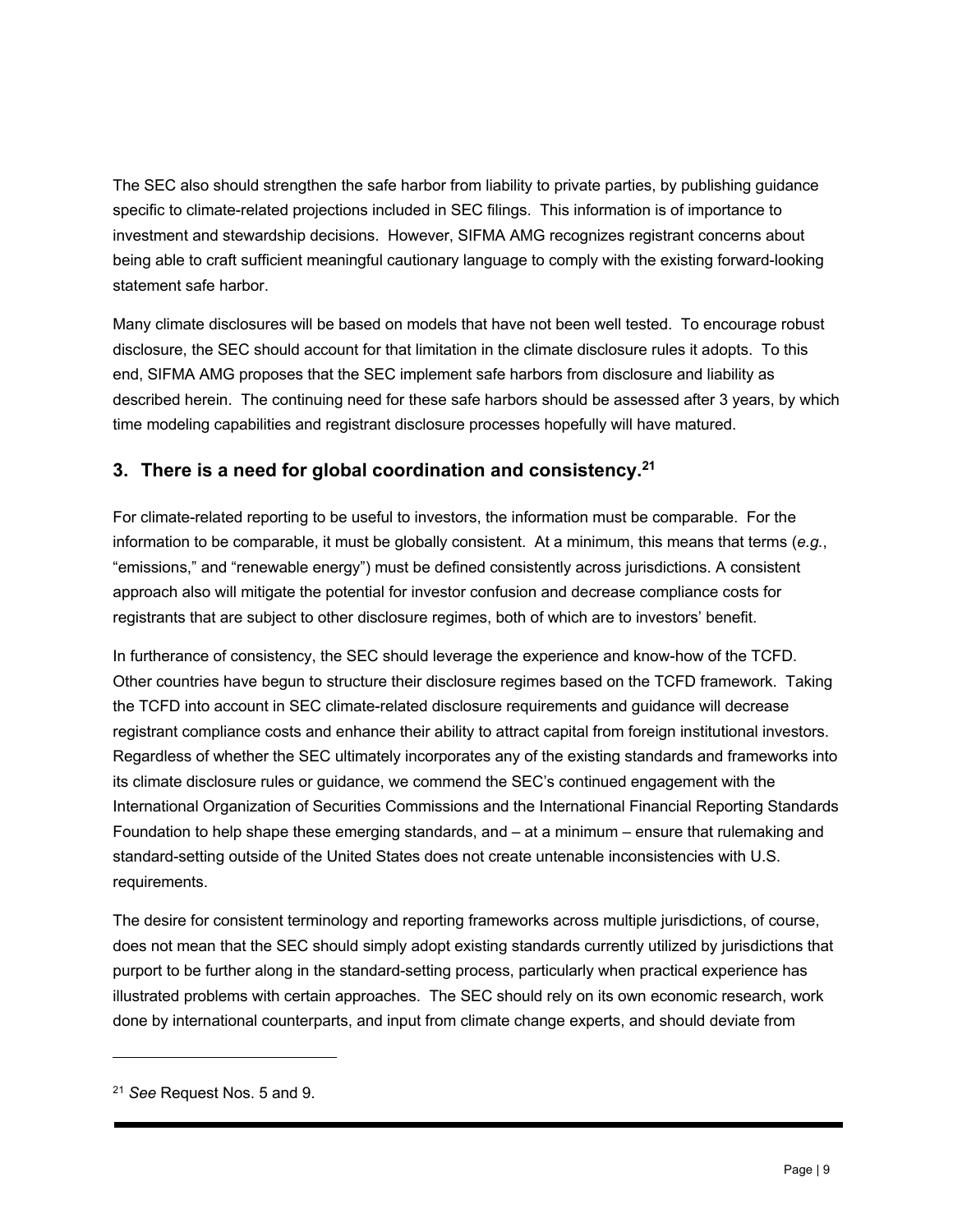existing standards, frameworks and regulatory approaches where it finds that an alternative approach would yield superior results. But using existing frameworks as a reference point will allow the SEC to take advantage of years of research on climate risk disclosure.

#### **4. External assurance of data should be required after a transition period.22**

SIFMA AMG ultimately would like to see climate-related data externally assured, since this will ensure that the climate-related data on which investors are basing voting and investment decisions is reliable. However, SIFMA AMG recognizes that disclosures, registrant processes and procedures and assurance provider procedures and expertise all need to evolve before this is practical. Therefore, SIFMA AMG is supportive of a phase-in period before assurance would be required. We encourage the SEC to revisit this issue after two years, to evaluate the professional capacity of appropriate accounting, engineering, consulting and other competent professional services firms to assure such disclosures at that time. Of course, registrants should seek to comply with their disclosure obligations, including metrics calculations, in good faith and the lack of third-party assurance should not be used as a basis to disclose wholly unsubstantiated metrics.

<sup>22</sup> *See* Request Nos. 1 and 10.